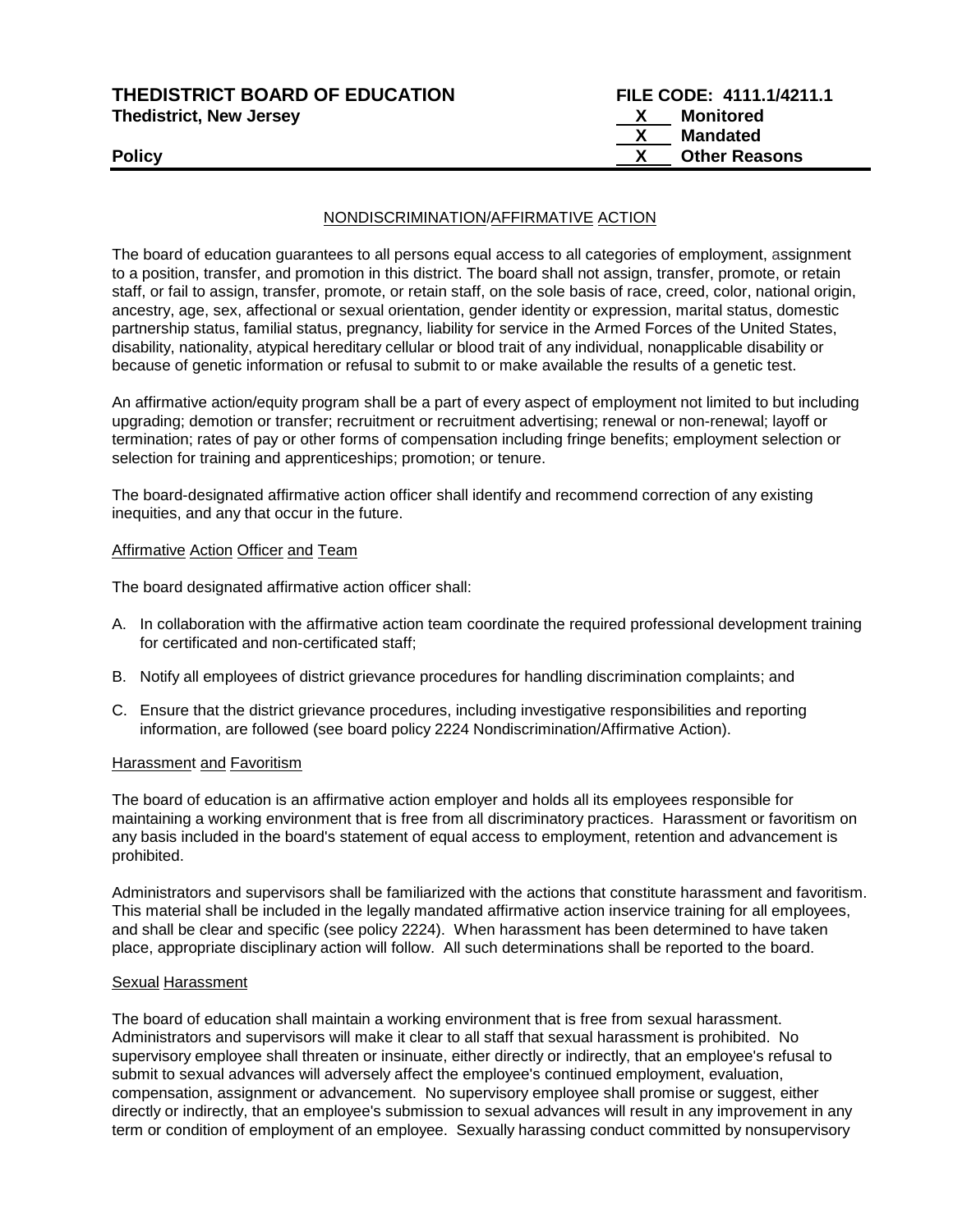personnel is also prohibited.

Sexual harassment shall include, but not be limited to, unwelcome sexual advances, requests for sexual favors and other verbal or physical conduct of a sexual nature when:

- A. Submission to the conduct or communication is made a term or condition of employment or education;
- B. Submission to, or rejection of, the conduct or communication is the basis for decisions affecting employment and assignment or education;
- C. The conduct or communication has the purpose or effect of substantially interfering with an individual's work performance or education;
- D. The conduct or communication has the effect of creating an intimidating, hostile or offensive working or educational environment.

Sexual harassment of staff or children interferes with the learning process and will not be tolerated in the schools. Harassment by board members, employees, parents, students, vendors and others doing business with the district is prohibited. Any child or staff member who has knowledge of or feels victimized by sexual harassment should immediately report his/her allegation to the affirmative action officer or building principal. Anyone else who has knowledge of or feels victimized by sexual harassment should immediately report his/her allegation to the chief school administrator or board president. Employees whose behavior is found to be in violation of this policy will be subject to the investigation procedure which may result in discipline, up to and including dismissal. Other individuals whose behavior is found to be in violation of this policy will be subject to appropriate sanctions as determined and imposed by the chief school administrator/board. Law enforcement shall be summoned when appropriate. This policy statement on sexual harassment shall be distributed to all staff members.

Staff or pupils may file a formal grievance related to harassment on any of the grounds addressed in this policy. The affirmative action officer will receive all complaints and carry out a prompt and thorough investigation, and will protect the rights of both the person making the complaint and the alleged harasser.

Findings of discrimination in the form of sexual harassment will result in appropriate disciplinary action.

## **Pregnancy**

The board prohibits discrimination against pregnant women and those who suffer medical conditions related to pregnancy and childbirth. The chief school administrator or his or her designee shall ensure that reasonable accommodations are made that will allow them to maintain a healthy pregnancy or recovery from childbirth, without being removed from their positions, placed on unpaid leave, or fired.

The district shall provide reasonable accommodations to pregnant women and those who suffer medical conditions related to pregnancy and childbirth, such as bathroom breaks, breaks for increased water intake, periodic rest, assistance with manual labor, job restructuring or modified work schedules, and temporary transfers to less strenuous or hazardous work.

Requested accommodations that cause the district an undue hardship are not required by law and shall not be provided.

### Lactation Provisions

Employees hired or returning to work following a pregnancy leave who choose to continue providing their milk for their infants shall receive the accommodations required by law that support their choice to breast feed. Accommodations shall include but shall not be limited to:

A. Milk expression breaks for breastfeeding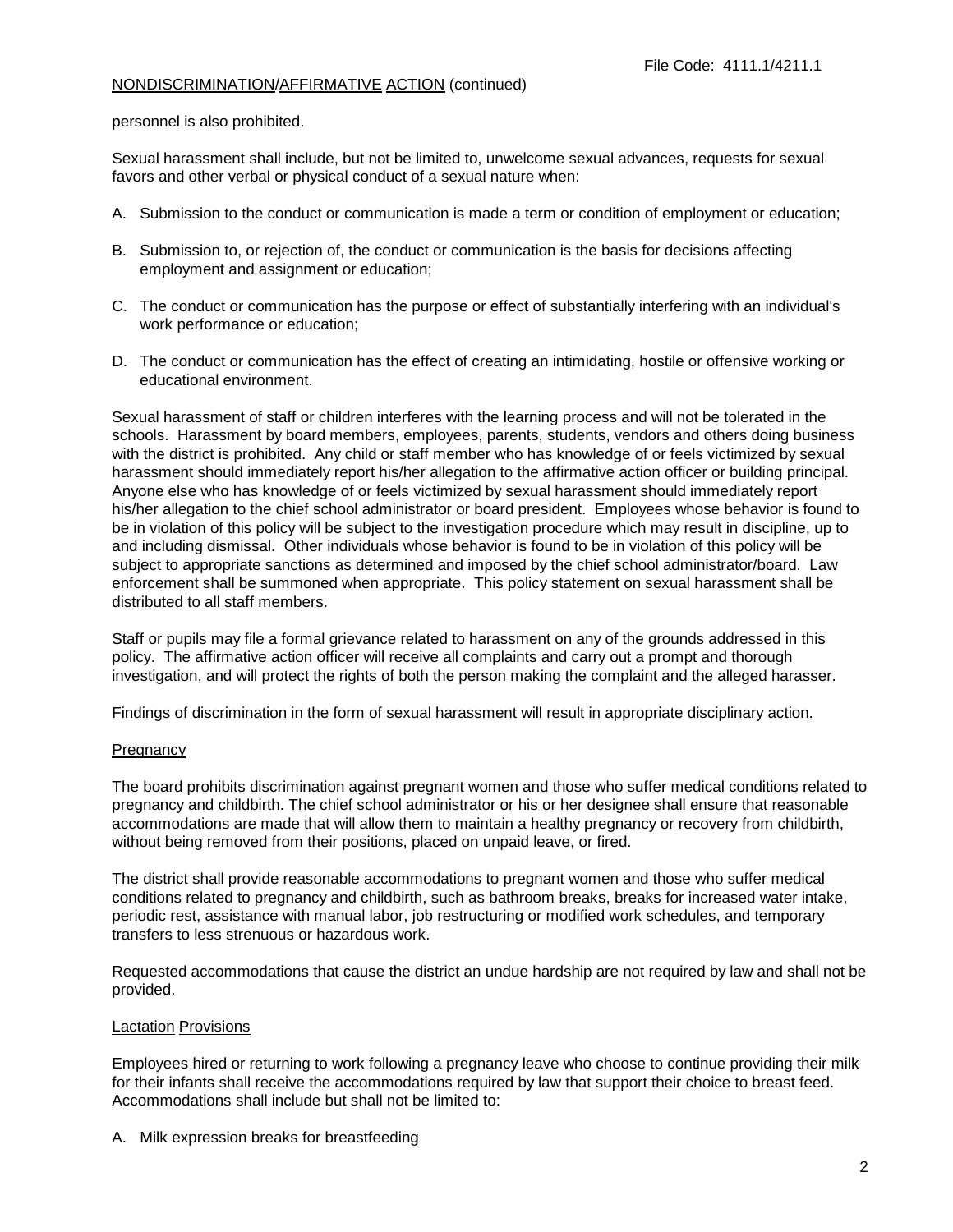The employees shall be allowed to breastfeed or express milk during work hours using their normal breaks and meal times. For time that may be needed beyond the usual break times, employees may use personal leave or may make up the time as negotiated with their supervisors.

#### B. A place to express milk

A private room (not a toilet stall or restroom) shall be made available for the employee(s) to breastfeed or express milk. The room will be private and sanitary, located near a sink with running water for washing hands and rinsing out breast pump parts, and have an electrical outlet. If employees prefer, they may also breastfeed or express milk in their own private offices, or in other comfortable locations agreed upon in consultation with the principal. Expressed milk can be stored in general refrigerators; in designated refrigerators provided in the lactation room or other location; or in employee's personal cooler.

### C. Staff Support

The principal shall notify pregnant and breastfeeding employees about the district's worksite lactation support policies and procedures. The principal shall be responsible for negotiating policies and practices that will help facilitate each employee's infant feeding goals. It is expected that all employees will assist in providing a positive atmosphere of support for breastfeeding employees.

The building principal shall ensure that the New Jersey Department of Education signage shall be displayed in a clear and conspicuous manner in the school's waiting area, as well as in any lactation room that is made available. The New Jersey Department of Education signage shall contain information about breast feeding; affirm a mother's right to nurse in public; and indicate that lactation rooms are being made available for the privacy and comfort of nursing mothers.

The building principal shall ensure board policy and regulations on provisions for milk expression breaks, for breastfeeding and the designated lactation room(s) are distributed to staff and students who are pregnant and nursing mothers returning from maternity leave.

(See the district procedure at 4111.1/4211.1 Breastfeeding, Regulation.)

### Employment and Contract Practices

The board shall ensure all persons, regardless of race, creed, color, national origin, ancestry, age, marital status, affectional or sexual orientation, gender, religion, disability, or socioeconomic status, have equal and bias-free access to all categories of employment and equal pay for equal work among members of the school district's staff.

The board shall not enter into any contract with a person, agency, or organization that discriminates on the basis of race, creed, color, national origin, ancestry, age, marital status, affectional or sexual orientation, gender, religion, disability, or socioeconomic status, either in employment practices or in the provision of benefits or services to students or employees.

The board directs the chief school administrator to ensure that appropriate administrators implement the district's affirmative action policies by:

- A. Adhering to the administrative code in selection of vendors and suppliers; informing vendors and suppliers that their employees are bound by the district's affirmative action policies in their contacts with district staff and pupils (see board policy 3327 Relations with Vendors);
- B. Continuing implementation and refinement of existing practices and affirmative action plans, making certain that all recruitment, hiring, evaluation, training, promotion, personnel-management practices and collective bargaining agreements are structured and administered in a manner that furthers equal employment opportunity principles and eliminates discrimination on any basis protected by law, holding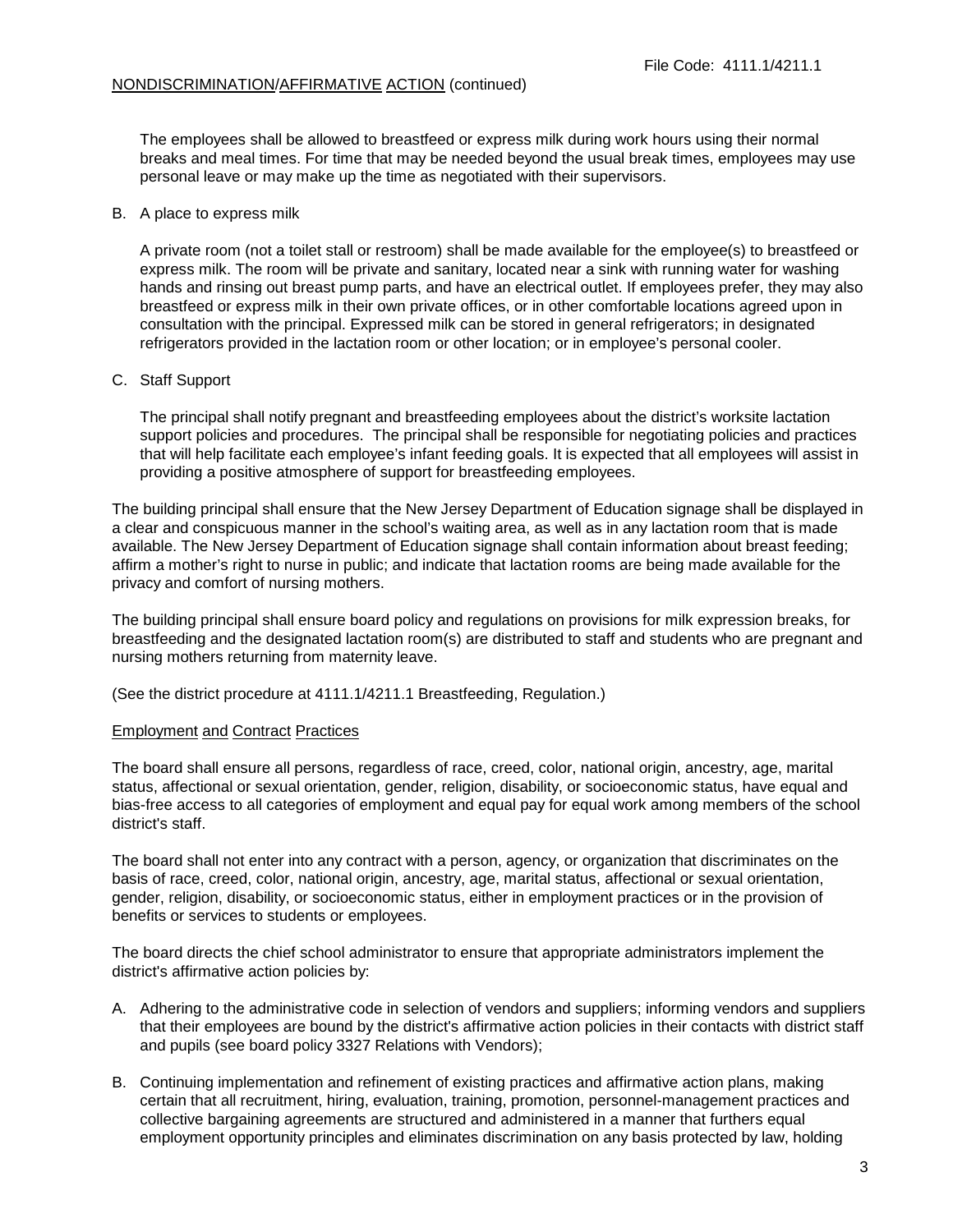inservice programs on affirmative action for all staff in accordance with law.

### Whistleblower Protection

The board prohibits discrimination or retaliation against any school employee who does any of the following:

- A. Discloses or threatens to disclose to a supervisor or to a public body an activity, policy or practice of the board that the employee reasonably believes is in violation of a law, or a rule or regulation established pursuant to law or is fraudulent or criminal, including any activity, policy or practice of deception or misrepresentation which the employee reasonably believes may defraud any shareholder, investor, client, patient, customer, employee, former employee, retiree or pensioner of the employer or any governmental entity;
- B. Provides information to, or testifies before, any public body conducting an investigation, hearing or inquiry into any violation of law, or a rule or regulation established pursuant to law by the board including any violation involving deception of, or misrepresentation; or
- C. Objects to, or refuses to participate in any activity, policy or practice which the employee reasonably believes is in violation of law, rule or regulation; is fraudulent or criminal; or is incompatible with public health, safety or welfare or protection of the environment.

The board shall ensure that notices are posted conspicuously in each school, informing employees that they are protected under the "Conscientious Employee Protection Act."

### Appeals

Grievances related to equity in employment practices shall be submitted to the affirmative action officer. Any individual may petition the Commissioner in writing to resolve a dispute arising related to equity in employment practices.

## Report on Implementation

The chief school administrator shall devise regulations, including grievance forms and procedures to implement this policy. He/she shall be responsible for informing staff annually of the identity and location of the affirmative action officer and the implementing procedures.

Adopted: September 23, 2020

## Key Words

Affirmative Action, Nondiscrimination, Employee Nondiscrimination/Affirmative Action, Domestic Partnership Act

| Legal References: N.J.S.A. 10:5-1 et seq. | Law Against Discrimination                            |
|-------------------------------------------|-------------------------------------------------------|
| See particularly:                         |                                                       |
| $N.J.S.A.$ 10:5-3, -3.1, -4.1,            |                                                       |
| $-12, -27$                                |                                                       |
| N.J.S.A. 18A:6-5                          | Inquiry as to religion and religious tests prohibited |
| N.J.S.A. 18A:6-6                          | No sex discrimination                                 |
| N.J.S.A. 18A:18A-17                       | Facilities for handicapped persons                    |
| N.J.S.A. 18A:26-1                         | Citizenship of teachers, etc.                         |
| N.J.S.A. 18A:26-1.1                       | Residence requirements prohibited                     |
| N.J.S.A. 18A:29-2                         | Equality of compensation for male and female teachers |
| N.J.S.A. 18A:36-20                        | <b>Discrimination Prohibition</b>                     |
| N.J.S.A. 26:4B-4                          | Right to breastfeed in public                         |
| N.J.S.A. 26:4C-1                          | Lactation rooms                                       |